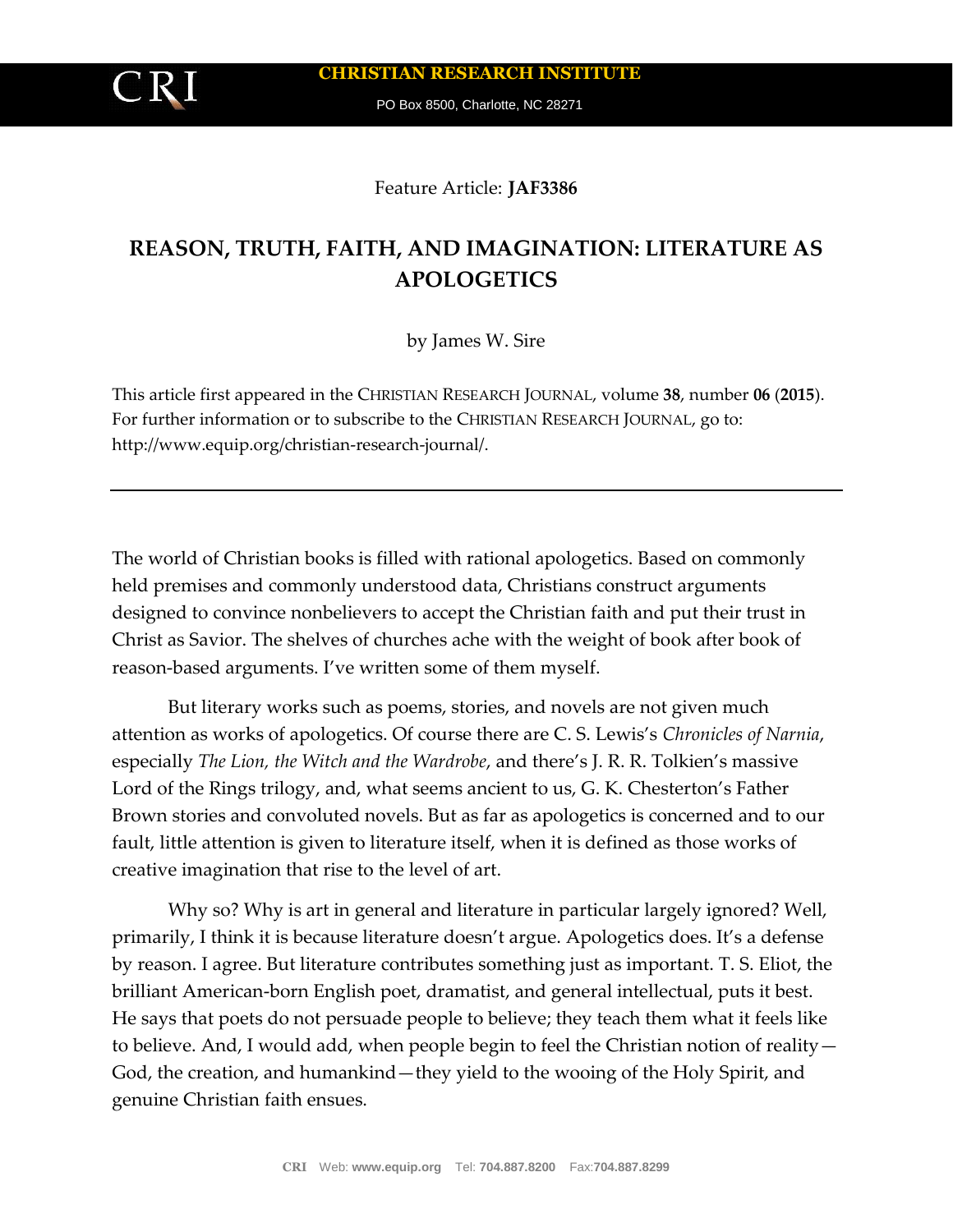I am not dismissing reason. I am pointing to an immediate perception of truth. Sometimes we lay aside argument; we know how it goes. We understand what we are called to believe. But we only believe when we see that what we've learned about the Christian faith is true.

## **PERCEPTION OF TRUTH**

What, for example, do we see in C. S. Lewis's sudden perception of the truth of the divinity of Christ? As he writes, "I was driven to Whipsnade one sunny morning. When we set out I did not believe that Jesus Christ is the Son of God, and when we reached the zoo I did. Yet I had not exactly spent the journey in thought. Nor in great emotion. 'Emotional' is perhaps the last word we can apply to some of the most important events. It was more like when a man, after long sleep, still lying motionless in bed, becomes aware that he is now awake."<sup>1</sup> Lewis has suddenly, unwittingly, put together all the information, argument, and stories by Tolkien, Chesterton, MacDonald, and others. He has awakened. He has "seen."

This often happens when we read literature. It is as though we sit in a theater and view the action on stage through the proscenium arch. Our first experience is aesthetic, an experience of the art. Then we begin to experience the inner world and life of the art. This turns to an experience of the worldview of that art as we feel what it is like to live there.

So let's slightly modify Eliot's thesis: *Poetry does not persuade people to believe any particular ideology or worldview; rather, it evokes an experience; it makes us feel what it is like to believe and to live worldviews it assumes.*

#### **REALITY**

But lest we conclude that the worldview we suddenly perceive is true, we must step back. We may experience that worldview and suddenly recognize that something is awry with that vision. In other words, at almost one and the same time, a reader is immediately confronted by the truth or the falsity of that worldview. A reader "sees," "perceives," or "feels" the author's vision of reality, and that of his characters. Literature jolts readers, challenging or confirming their own understanding of reality.

Let me explain: an artful Christian poem awakens readers to the multidimensional reality of Christ and the world He's created. An artful atheist poem evokes a sense of atheism in its various manifestations; readers grasp the attraction of its vision of autonomous humanity but at the same time recognize its inevitable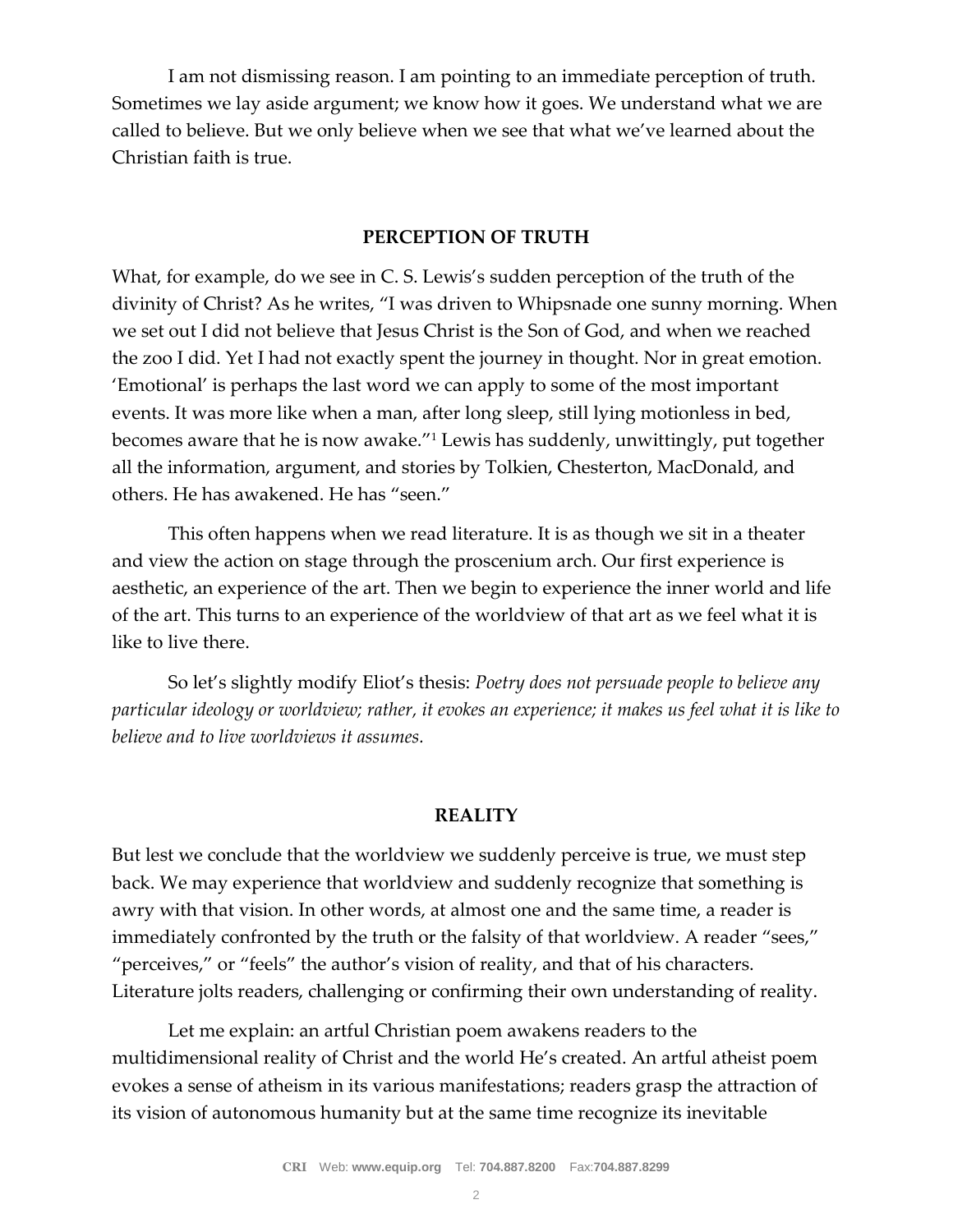nihilism. I will illustrate with two short poems, the first presenting our frequent sense of an extrasensory dimension of reality.

As a child, this anonymous poem sent me into…well, you feel what you feel. I'll wait to tell you my reaction. Read this a couple of times before you read more.

*Yesterday upon the stair I met a man who wasn't there. I met him there again today. God, I wish he'd go away.*

The poem scared me. It triggered my own fears of the dark. I felt an Unseen; I seemed to have an encounter with evil. The poem still chills my bones. Why? Because there are things in the world—or are there?—that can't be seen. Are they angels? Demons? Saints? Spirits with no good in mind for me? Primitive experiences like these propel us to seek the truth. What is real? What is the really real? Is the world inside or outside of myself? What is really true?

Even if the answers do not quickly come, the poem has sensitized our minds and hearts. We are then ready to read, to hear, and to experience visions that expose reality more deeply. This following simple poem by Stephen Crane does exactly that. But we will probably not be satisfied by the results.

*I saw a man pursuing the horizon; Round and round they sped. I was disturbed at this; I accosted the man. "It is futile," I said, "You can never—" "You lie," he cried, And ran on.*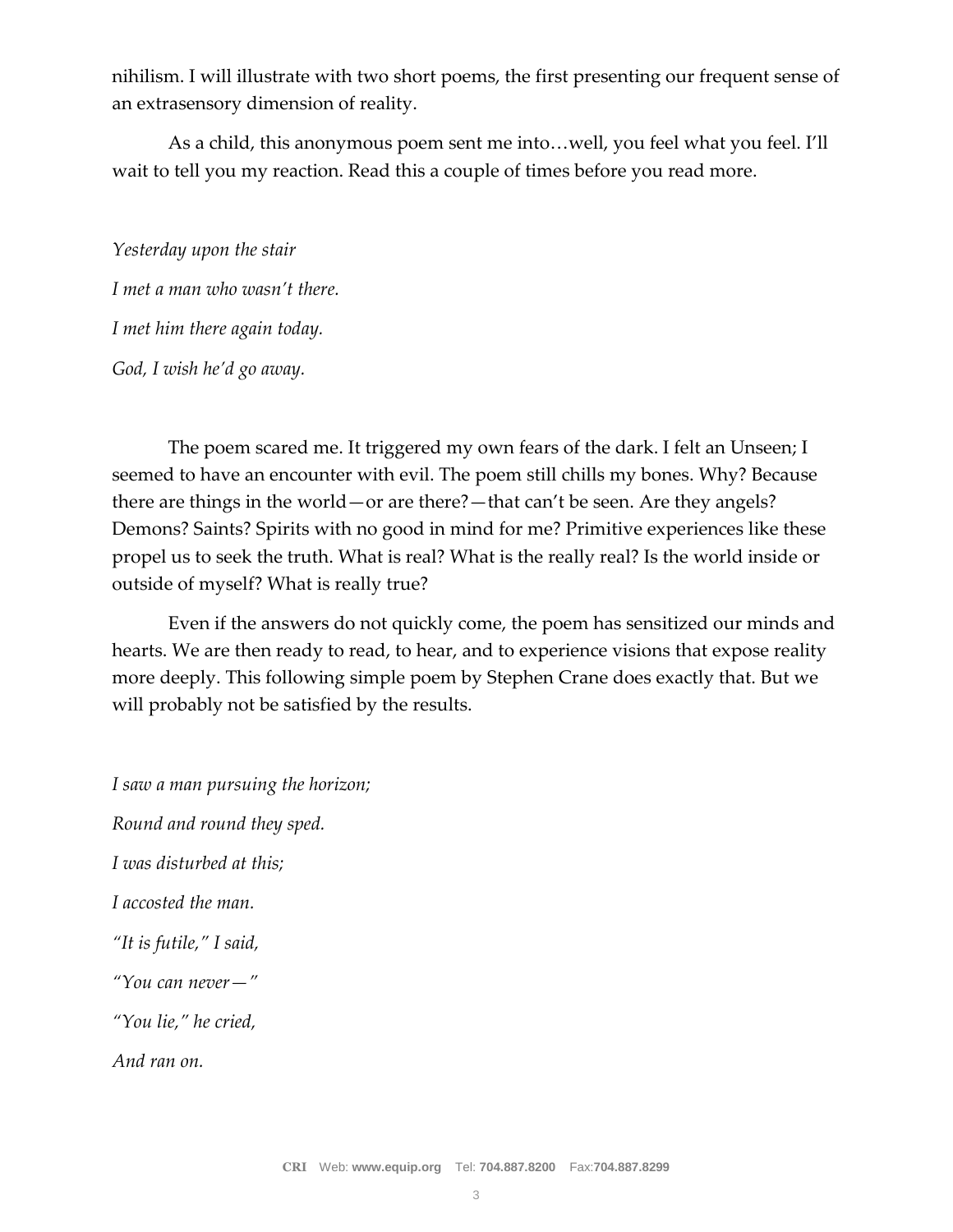Here is autonomous man setting out on a quest—a quest that will end successfully only if he is able to encompass the whole of reality, capture it in such a way that it's his and his alone. But the man and the horizon whirl endlessly, and a word from the wise is ignored. It's a simple but terrifying vision; the reader feels this and is not satisfied. Something is wrong—very wrong—about this quest. So what should the man be doing? The poem gives no hint. We only see that in this quest lies foolishness.

#### **THE POWER OF POETRY**

Poetry from the point of view of the autonomy of human reason can, and often does, trigger a recognition that the notion that we human beings are on our own leads to despair. We then are ready for—and hope to find—a vision that brings hope. Darkness stretches before us. Give us some light, some reason to hope. What would such a poem be? Here's one by Gerard Manley Hopkins, a profoundly Christian writer from the end of the nineteenth century.

*The world is charged with the grandeur of God. It will flame out, like shining from shook foil; It gathers to a greatness, like the ooze of oil Crushed. Why do men then now not reck his rod? Generations have trod, have trod, have trod; And all is seared with trade; bleared, smeared with toil; And wears man's smudge and shares man's smell: the soil Is bare now, nor can foot feel, being shod.*

*And for all this, nature is never spent; There lives the dearest freshness deep down things; And though the last lights off the black West went Oh, morning, at the brown brink eastward, springs— Because the Holy Ghost over the bent World broods with warm breast and with ah! bright wings.*2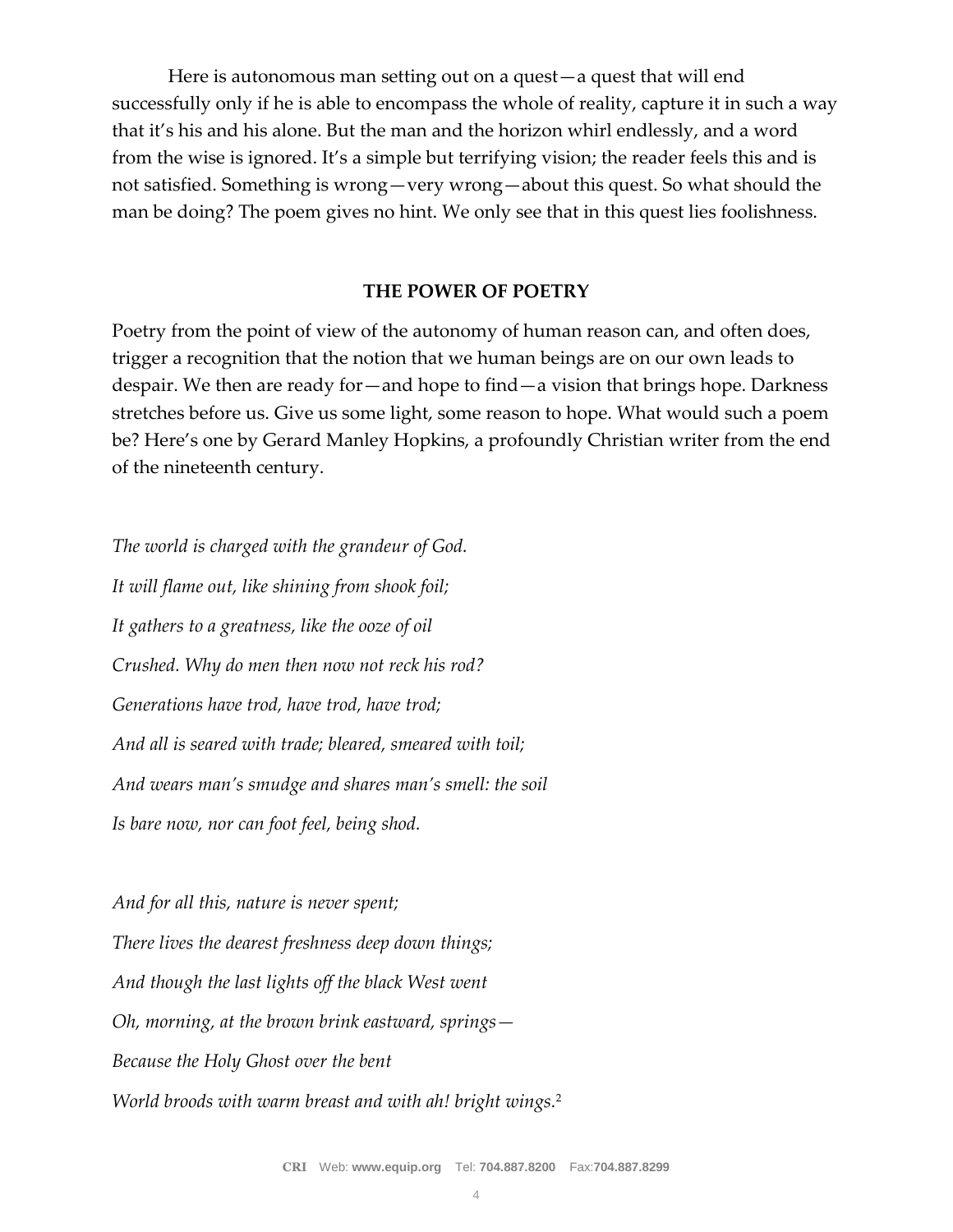"God's Grandeur" is, first of all, a poem written completely within the Christian worldview. Many of the major concepts of that worldview are presented in bold relief— God as Creator of a world that reveals His glory, the rebellion of human beings and their pollution of His glorious creation, and the restoration of the world through the work of the Holy Spirit. The poem, in fact, is a Christian takeoff on the central theme of Psalm 19: to wit, that the skies and the material world bristle with signals of transcendence. "The heavens declare the glory of God," says the ancient poet. And Hopkins echoes, "The world is charged with the grandeur of God."

Then the poem's brilliant, flashing images point sacramentally to a realm beyond the material world. Material reality—the universe as a whole (lines 1–3a) and human beings in particular (lines 3b–9)—signals the existence of the biblical God. Even in its fallen and broken condition, the world is not left to itself but is being renewed by the Holy Spirit (lines 9–14).

The poet sets fallen human beings firmly in their place as rebels against God and, long before the green movement, as polluters of the Earth. Nonetheless, the Earth is not lost. It will be reborn not by human effort but by the Holy Spirit, who sustains it, mothers it, and fosters its return to its rightful place in the kingdom of God.

A truly artful poem embodies Christian theology at a profound level and testifies to the truth of the Christian faith. This is the way it is, the poem literally says. And the artifice of the poem—its rhymes and images and sprung rhythm— reinforces the message. If we read this poem well, we will gain an aesthetic experience of what it would be like to believe that the world is like this. If we are Christians and good readers, our aesthetic experience will be difficult to distinguish from our spiritual experience. We will be tempted to exclaim, "Hallelujah!"—a temptation not to be resisted. This poem, in other words, is an icon. We look through it into the mystery of God Himself. The grandeur of God electrifies not only the world but also the poem.

#### **THE INEVITABLE NIHILISM OF NATURALISM**

It's quite unfair to pit Hopkins's rich and elegant poem against Crane's minimalist poem, but the two poems illustrate well the difference in the lived-out feeling of these worldviews. Crane's poem presents a small part of a naturalist worldview that acknowledges the nihilism of the naturalist's worldview. Some scientists, philosophers, and intellectuals pursue the ultimate horizon of the cosmos; that is, they try to find the single proposition or mathematical expression that explains the essence of everything that exists. And they do this by accepting the autonomy of human reason. They admit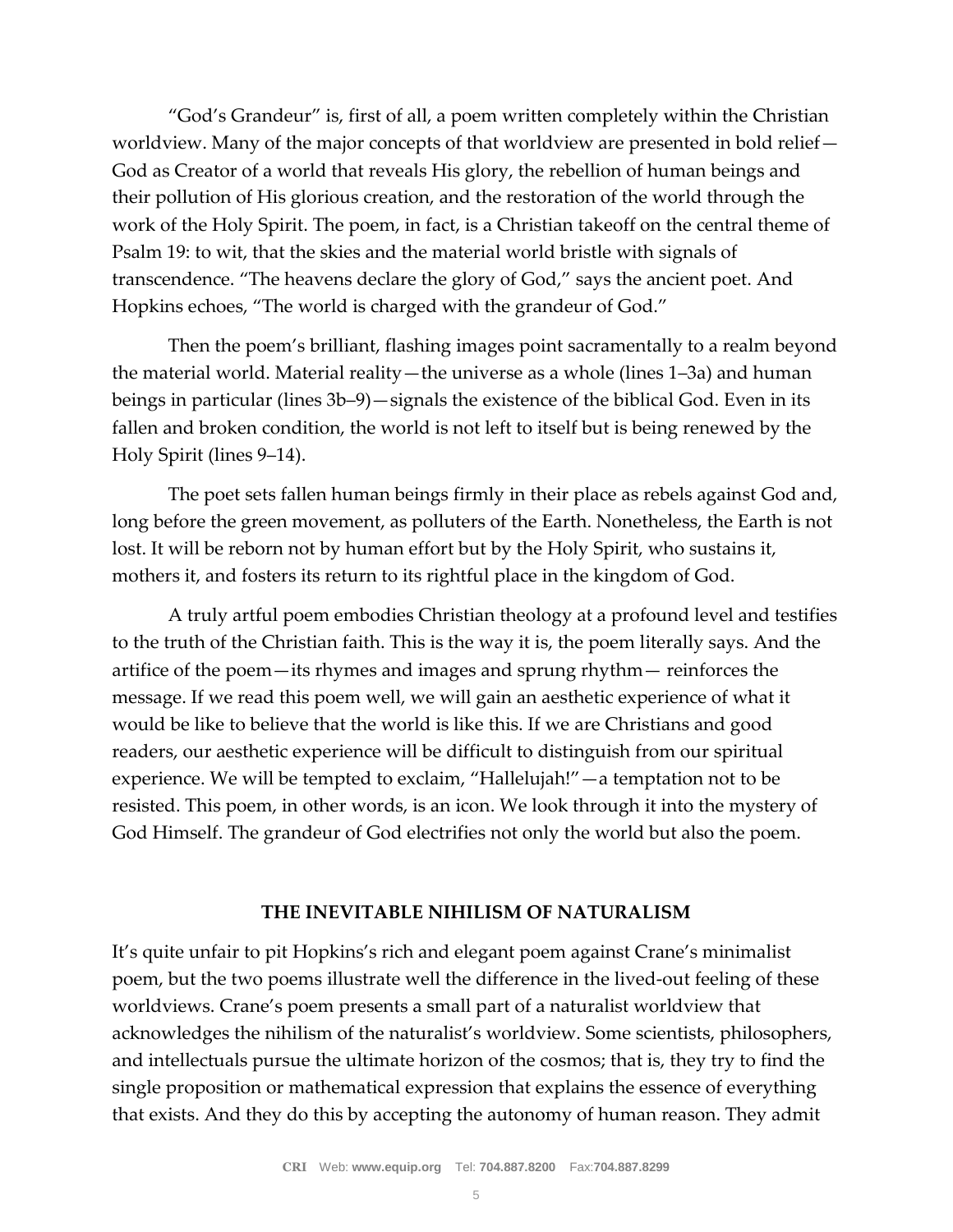no revelation, such as "In the beginning God created…." They are limited to what the human mind and senses can discover. It's highly likely that this can't be done.

Christians should have no difficulty saying that it certainly can't be done. Of course, Christians assume that only God can fully know what He knows and know that He knows it. This assumption of omniscience can't be proven either. In fact, all arguments rest on assumptions (beginnings) that are accepted without final proof of their truth. Christians begin with God Himself as the foundation of their being and knowing.

The presuppositions yield coherent explanations of what we perceive with our senses and understand with our minds. Naturalism does not give an adequate explanation of the human mind's ability to perceive the truth of reality. A simple way to put this conundrum is to ask why anyone should trust their own or another's theory of reality when the very brain that is used to do the calculations has originated from an unintended evolution fueled by natural (mindless) selection and the survival of the fittest. In other words, how can reason come from nonreason, intending creatures from unintended matter? It's like a banker auditing his own accounts. Granted, many scientists are convinced that one day they will be able to answer these questions. Other naturalists, including the poet Stephen Crane, think this quest is like a man pursuing the horizon.

In *The Cyberiad*, Stanislaw Lem writes the clever story of Mymosh the Selfbegotten. Here a purely material robot, born of coincidence and entropy, tries to find out who he is. He thinks he has done this, but he fails and doesn't know it.

Mymosh, you see, has come into being inside a material cosmos (think of it as a box, the totality of all that exists). At first he could see that there was something other than himself inside the box. But an accident occurs and he loses his senses. He continues to have a mind, but he no longer is aware of his material constitution. Without any sense data at all, he thinks his mind (his consciousness) is all that exists. He doesn't know that his self-conscious consciousness is supported by electrochemical circuitry. So when he thinks about who he is, he concludes that nothing other than himself exists.

Eventually, coincidence and entropy take their toll. His material brain collides with a piece of broken pottery, and the circuits are broken. In his case, the thoughts he thinks are all there is to his reality. So when the electrochemical machinery of his brain no longer functions, he ceases to exist. He never came to understand who he really was: a robot.

Here is the point: Mymosh could know who or what he really was only if something or someone outside the box, that is, the cosmos, would reveal this to him.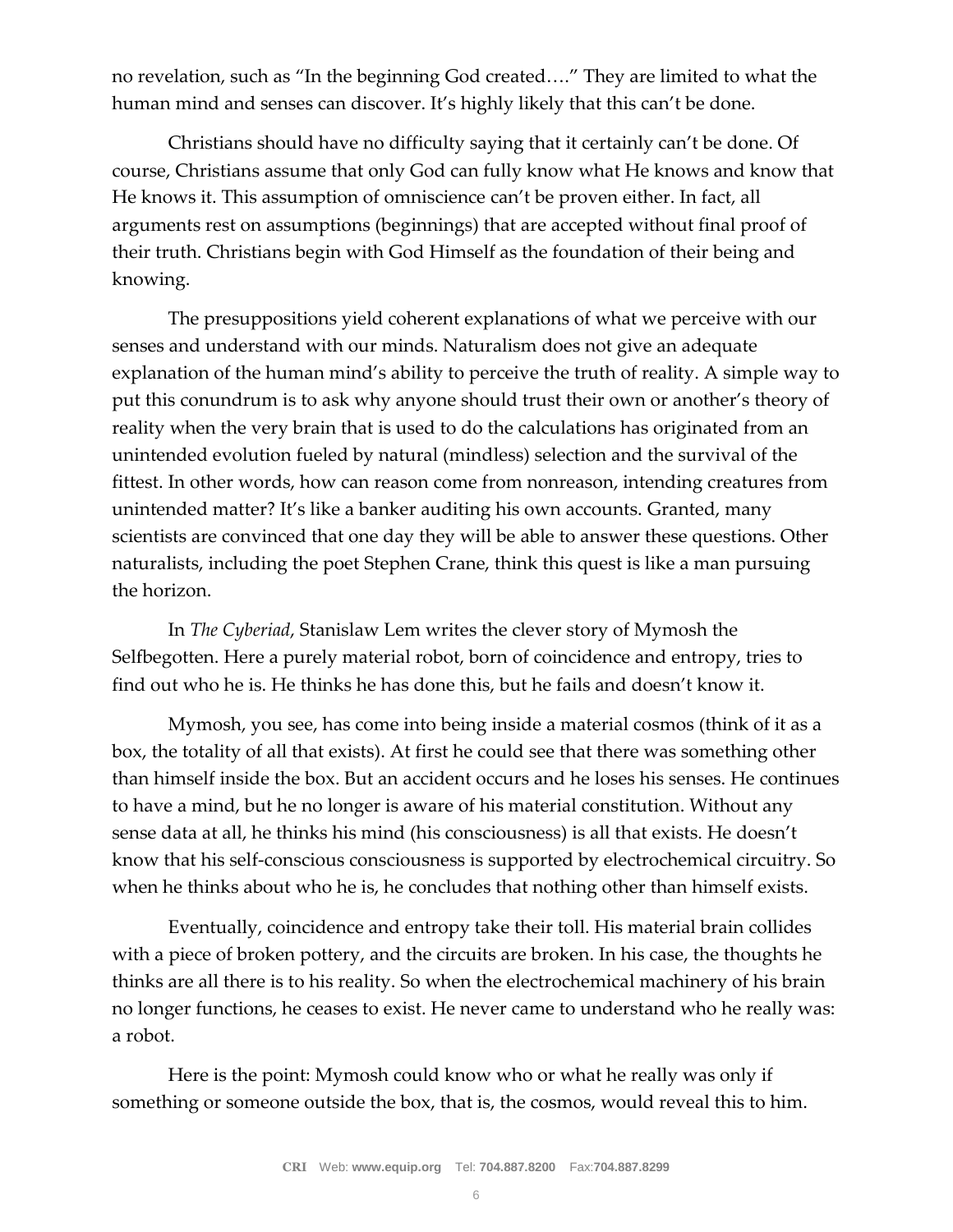But everything that is is inside the box. Lem as storyteller knows who Mymosh is; and we readers know who he is because Lem tells us.

Here, then, is a work of literature written by a naturalist that essentially undercuts naturalism as a true understanding of reality. Does Lem realize that his own story deconstructs his understanding of that reality? It seems that he must. How could he not know that the story is every bit as nihilistic as that of Stephen Crane? He describes a wholly naturalistic world that is no more capable of being understood than is the horizon pursued in Crane's poem. Still, in "The World as

Cataclysm," a straightforward prose explanation, Lem affirms a strictly material cosmos—no God at all, inside or outside.

In any case, Lem's story works as apologetics in two ways. First, it presents a view of reality (naturalism) that is inherently incoherent, therefore false logically. And second, it evokes a feeling of sympathy for Mymosh: how could Mymosh be so wrong? His situation is pathetic or, maybe, tragic. So would be the situation my friends and I would face if each of us had concluded that we were the only beings in the universe. Reading this story, how could we not immediately see that optimistic naturalism must be false? This story embodies nihilism.

# **Hope: The Christian Alternative**

But none of us is really a nihilist. Even the self-confessed nihilist puts one foot in front of the other. So the story acts as an apologetic for something that gives us hope. Christianity then becomes a live option. Its story is amazingly hopeful; it makes sense and evokes—sometimes immediately—an apprehension of its truth. It's a story of how human beings came to be and how they know who they are. It is a true story that God Himself gives us through His prophets' revelation.

Some Christians, at least those who were raised in Christian homes, stand halfway inside and outside the Christian worldview. Emily Dickinson is a good example. Some of her poems express a rich experiential grasp of Christ and His sacrifice for us. Some do not. Take this one—long my favorite.

*After great pain a formal feeling comes— The Nerves sit ceremonious like Tombs— The stiff Heart questions was it He that bore, And Yesterday or Centuries before?*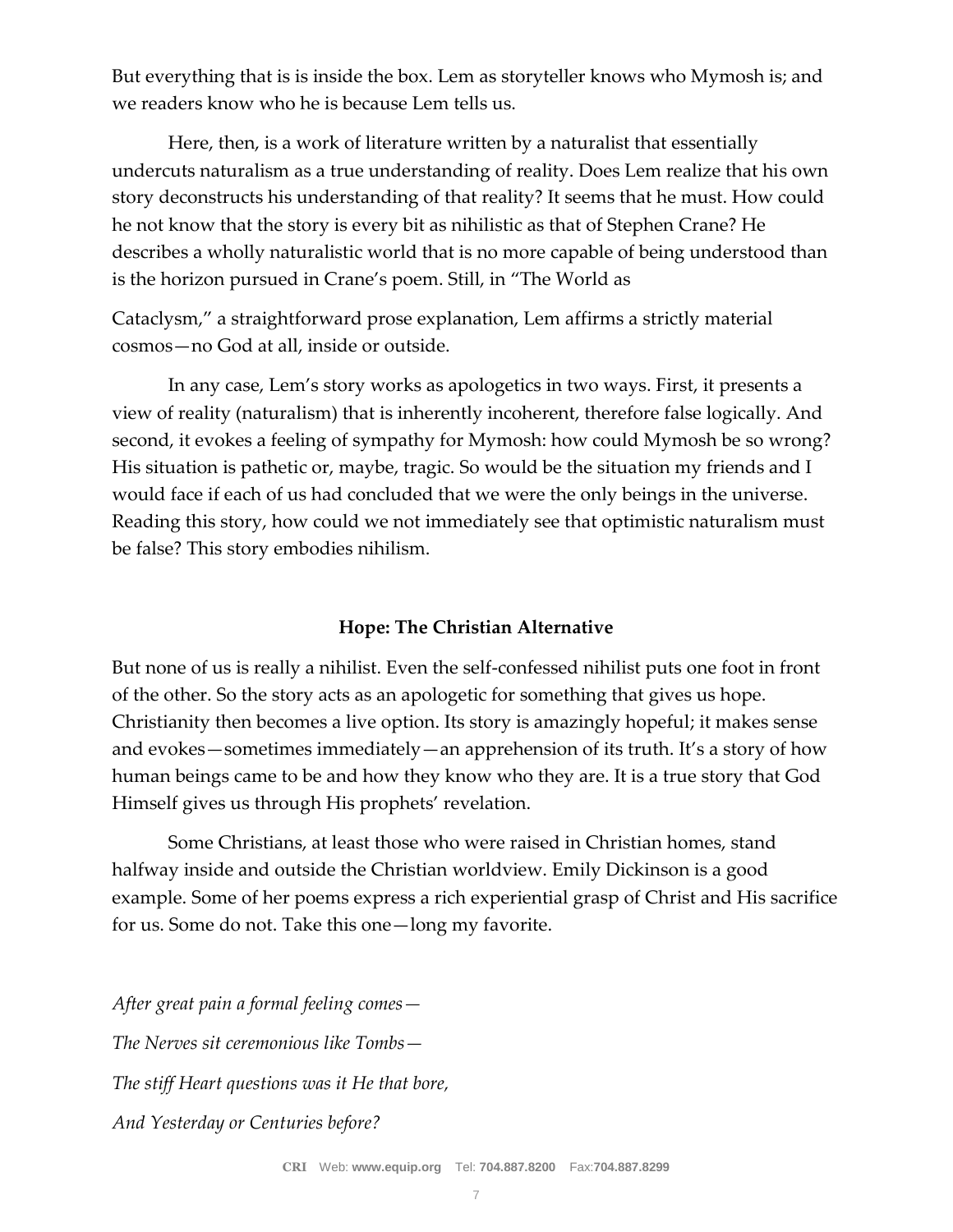*The Feet, mechanical, go round— Of Ground, or Air, or Ought— A Wooden way Regardless grown, A Quartz contentment, like a stone—*

*This is the Hour of Lead— Remembered, if outlived, As Freezing persons, recollect the Snow— First—Chill—Then Stupor—then the letting go—*<sup>3</sup>

A close friend, a loved one, or a lover has died, and the poet first has a stiff, formal, funereal response. Her nerves are silent, her stiff heart questions: did Jesus long ago bear the sins of men and women? Did He do so yesterday? Note that she is struck with a central issue. Who are all of us—ones who live only for the now of our lives. Surely, oh surely, there is more.

Then follows an emotional dearth, an hour of lead and a slow, very slow, release from chill to stupor to a loss of all thought and feeling.

# **WONDER AND TERROR**

All literature worth the label displays the wonder and terror of the world as seen by the writer. And writers come from a wide spectrum of modern and ancient cultures and worldviews. Inherent in the nature and power of that literature are the stimulants to seeing reality and feeling a variety of worldviews. Excellent Christian literature is fueled by the power of its art to help us see and feel the reality of Christ and His world. Excellent non-Christian literature is fueled by the power of its art to do the same with other worldviews. Of course, art often displays and embodies false understandings of reality. But literary art itself is constructed with God-created linguistic forms, and they often tip off the heart to the falsity of false understandings.

I would love to expose much further the artistry and power of Christian literature to bring the Christian worldview to life. I think here not just of novels and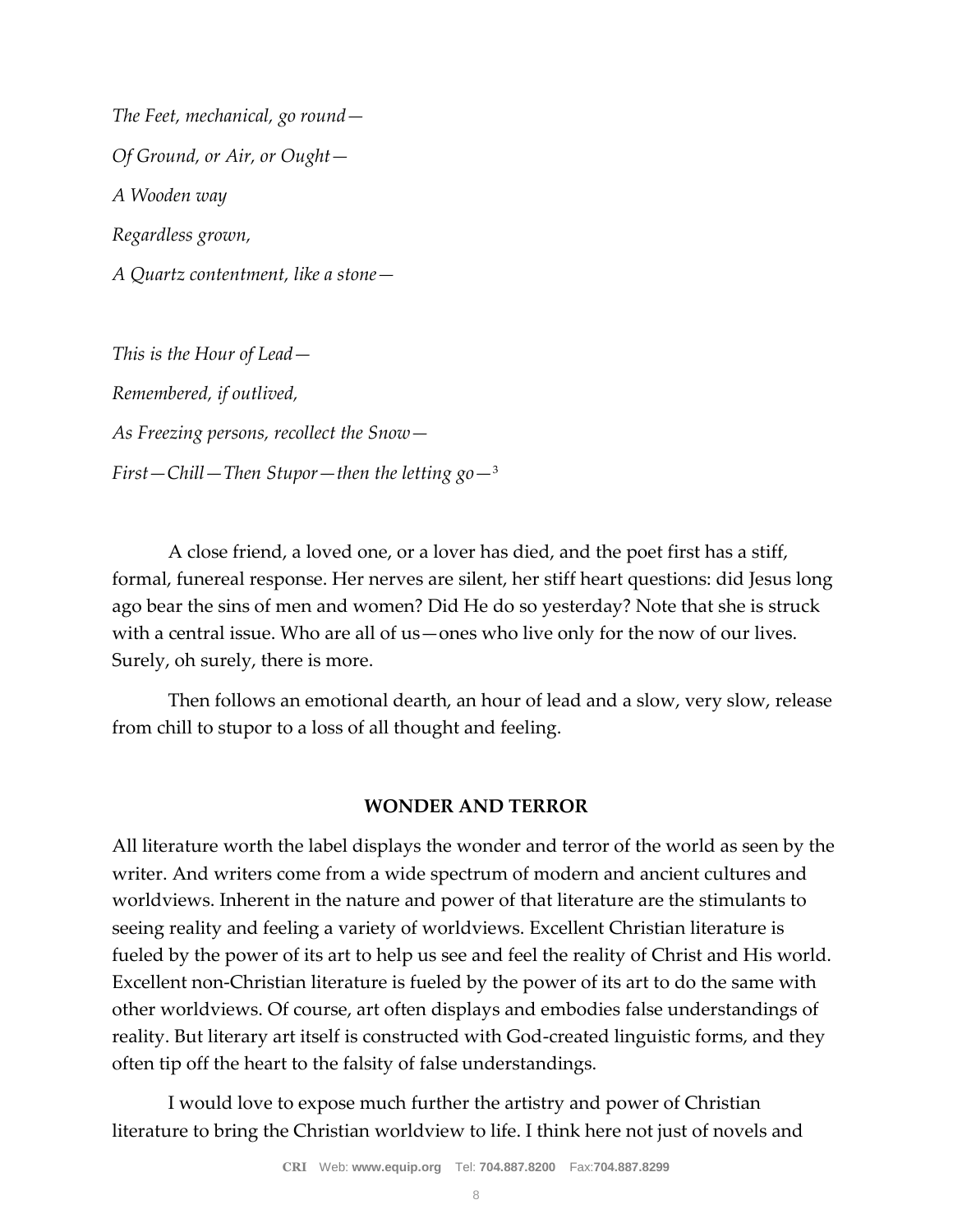stories by Lewis and Chesterton, but the works of Fyodor Dostoyevsky, William Shakespeare, John Milton, John Donne, Wendell Berry, Dorothy Sayers, Flannery O'Connor, Jan Karon, Denise Levertov, Ron Hansen, Susan Howatch, and Walker Percy.

My compass in this article is too limited to be so expansive. But the essence of my case for the apologetic value of literature is expressed in this syllogism:

There is literature.

Therefore there must be a God.

You either see this or you don't.

In Lem's Mymosh, there is no significance in death; there is just extinction. In Crane, there is no recognition of distinct time and space; there is only endless witless striving. Emily Dickinson exposes the depths of human longing for eternal life. Hopkins invokes and evokes the Holy Spirit as God broods like a dove over the dark world—a world we live in and experience every ordinary day of our lives—and we sense and grasp the wonder of a God who brings bright light and life into His created, fallen, redeemed, and transformed reality.

C. S. Lewis once said, literature "enlarges our being." It "admits us to experiences other than our own"; we still remain ourselves while we see with "a myriad of eyes" not our own. In literature, we experience what we see, and that experience contributes greatly to our comprehension of the world and our growing sense that the Christian faith makes the most sense of the world and everyone in it.

Meanwhile, thank you, Professor Lewis! I want to see with a myriad of eyes other than my own. And thanks, Mr. Eliot! I see now that it is the feeling of belief that lends credence to the truth of the Christian view of the world. And thank you, Lord! You, indeed, are the beginning and end of reality! In you we live and move and have our being!

**James W. Sire** is the author of *The Universe Next Door* and, most recently, *Echoes of a Voice* (Cascade, 2014). This article essay is adapted from his book *Apologetics beyond Reason* (InterVarsity Press, 2014).